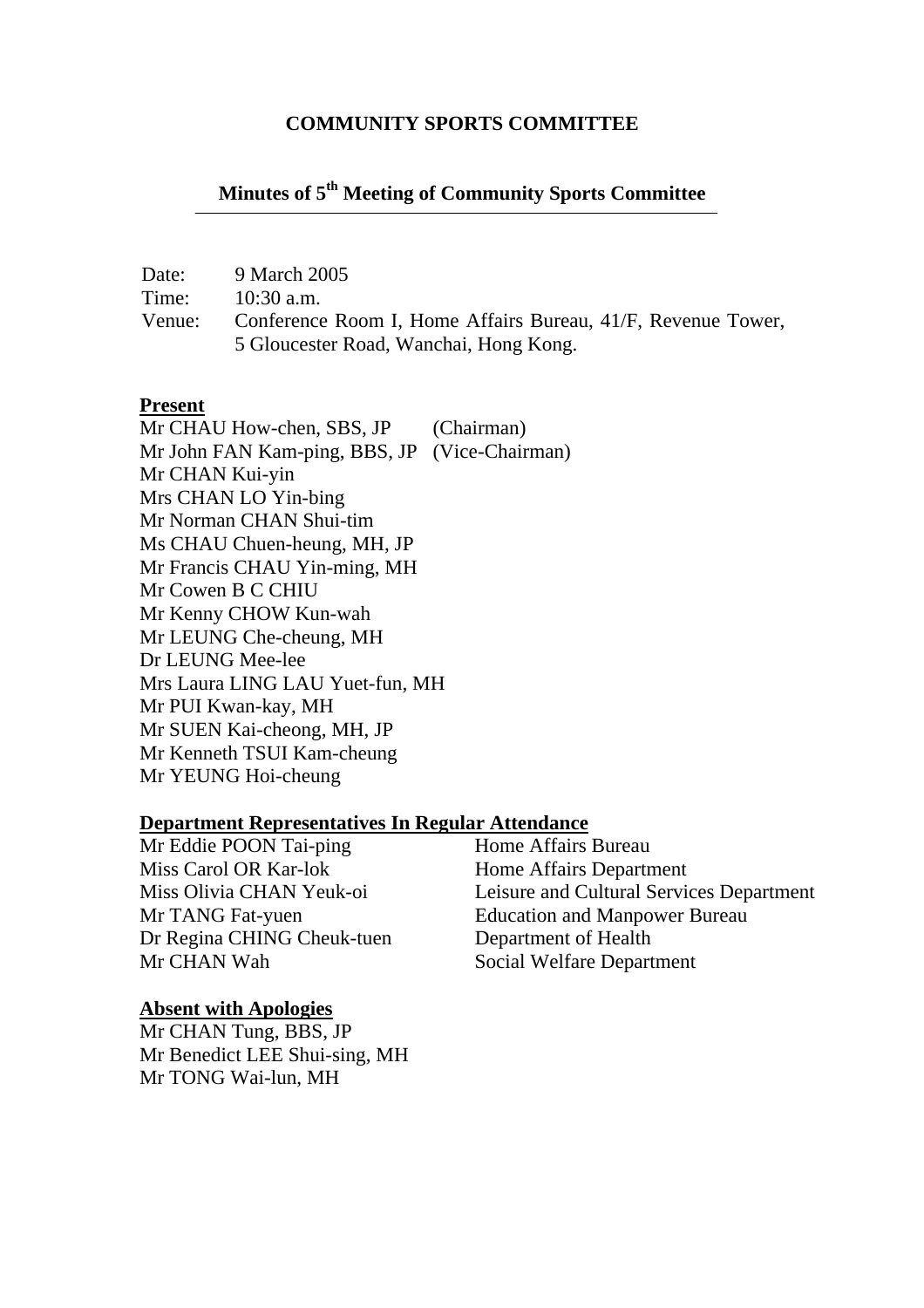## **In Attendance**

Ms Lolly CHIU Yuen-chu, JP Home Affairs Bureau Mr Daniel SIN Pak-wing (Secretary) Home Affairs Bureau Mr Alfred LAW Kam-fat Home Affairs Bureau

Ms Anissa WONG Sean-yee, JP Leisure and Cultural Services Department Mr Alan SIU Yu-bun, JP Leisure and Cultural Services Department Mr Lawrence CHEUNG Yiu-kong Leisure and Cultural Services Department Mr Richard WONG Tat-ming Leisure and Cultural Services Department Ms CHOI Wing-kwan Leisure and Cultural Services Department Mrs Karen YUEN CHAU Oi-wah Leisure and Cultural Services Department Mr KAN Tat-sing Leisure and Cultural Services Department

### **Opening Remarks**

1.1 The Chairman welcomed members and Ms Anissa WONG, the Director of Leisure and Cultural Services, the Leisure and Cultural Services Department (LCSD) to attend the meeting. He announced that Ms Miranda YEAP, the ex-Secretary of the Committee, was posted out of the Home Affairs Bureau in December 2004 and her post was taken over by Mr Daniel SIN.

1.2 The Chairman then drew members' attention to the following sports development of Hong Kong since the last meeting:

- (a) The Sports Commission (SC) officially set up on 1 January 2005 would advise the Government on the matters pertaining to the sports development of Hong Kong. The Community Sports Committee (CSC), the Major Sports Events Committee and the Elite Sports Committee underpinning the SC would give advice to the Secretary for Home Affairs via the SC;
- (b) the SC with its three Committees, the Home Affairs Bureau (HAB), the LCSD and other institutions would constitute a new administrative structure to play a pivotal role in the sports development of Hong Kong;
- (c) at the meeting with the Chairmen of the SC's three Committees and the representatives of the sports sector on 27 January 2005, the Chief Executive (CE) expressed due regard for the sports development of Hong Kong. He requested the Secretary for Home Affairs to submit a report outlining the future strategies and directions for the sports development of Hong Kong. The HAB would inform the meeting upon the CE's acceptance of the report; and
- (d) a brainstorming session for the SC to thoroughly discuss the strategies and tasking priorities would be scheduled for 2 April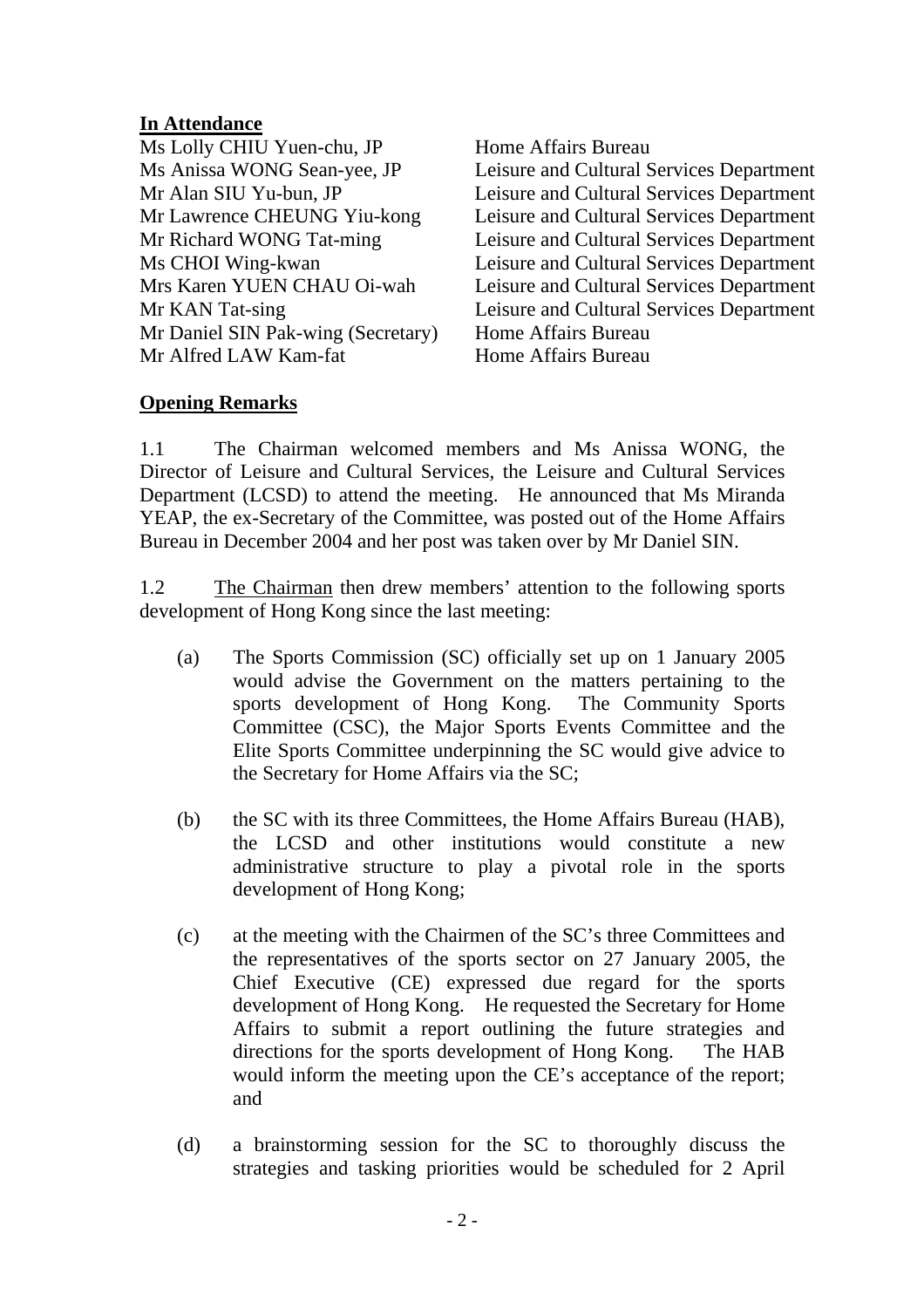2005. Its findings would be submitted to this Committee for discussion on their implementation.

# **Item 1: Confirmation of Minutes of 4th Meeting of Community SportsCommittee**

2.1 The Chairman announced that the minutes of the  $4<sup>th</sup>$  Meeting of the Community Sports Committee was confirmed without amendments.

## **Item 2: Matters Arising**

## **Student Sports Activities Co-ordinating Sub-Committee (SSACSC)**

3.1 The meeting previously suggested that the LCSD's questionnaire on the participation of primary and secondary school students in sports should incorporate the information on their participation in sports and competitions outside schools. In such connections, Miss Olivia CHAN of the LCSD reported that having initially approached the National Sports Associations (NSAs), the Hong Kong School Sports Federation (HKSSF) and the Hong Kong Post-Secondary Colleges Athletic Association for provision of such information, the LCSD was now examining the methodology of survey, data collection and analysis of gathered information. The survey was scheduled for completion in the second half of 2005. Its findings would be submitted to the SSACSC for consideration before they were reported to the CSC.

3.2 The Vice-Chairman reported that a meeting was convened by the SSACSC on 20 December 2004 to discuss the impact of the educational reform and the new senior secondary curriculum on the student sports programmes. In the Paper submitted by the Education and Manpower Bureau (EMB) to the SSACSC on the proposed changes to the senior secondary Physical Education (PE) curriculum, it was proposed that the new senior secondary curriculum guide should specify 5% of the total lesson time for PE lesson. Members of the SSACSC appreciated such proposal and requested the EMB to brief the CSC on how the student programmes would be affected by the change in the PE curriculum.

3.3 Mr TANG Fat-yuen of the EMB said that they had completed the consultation on the new academic structure and was at present consolidating the views collected. It was envisaged that the EMB would finish the report in the second quarter of 2005 and launch the second round of consultation on the PE subject around June and July 2005. Report would be made to this Committee upon completion of the consultation. Mr TANG added that under the new curriculum framework, the PE subject was an elective to be assessed through public examinations. Besides, the new curriculum would offer students with more opportunities to take part in physical activities as well as a broader learning environment.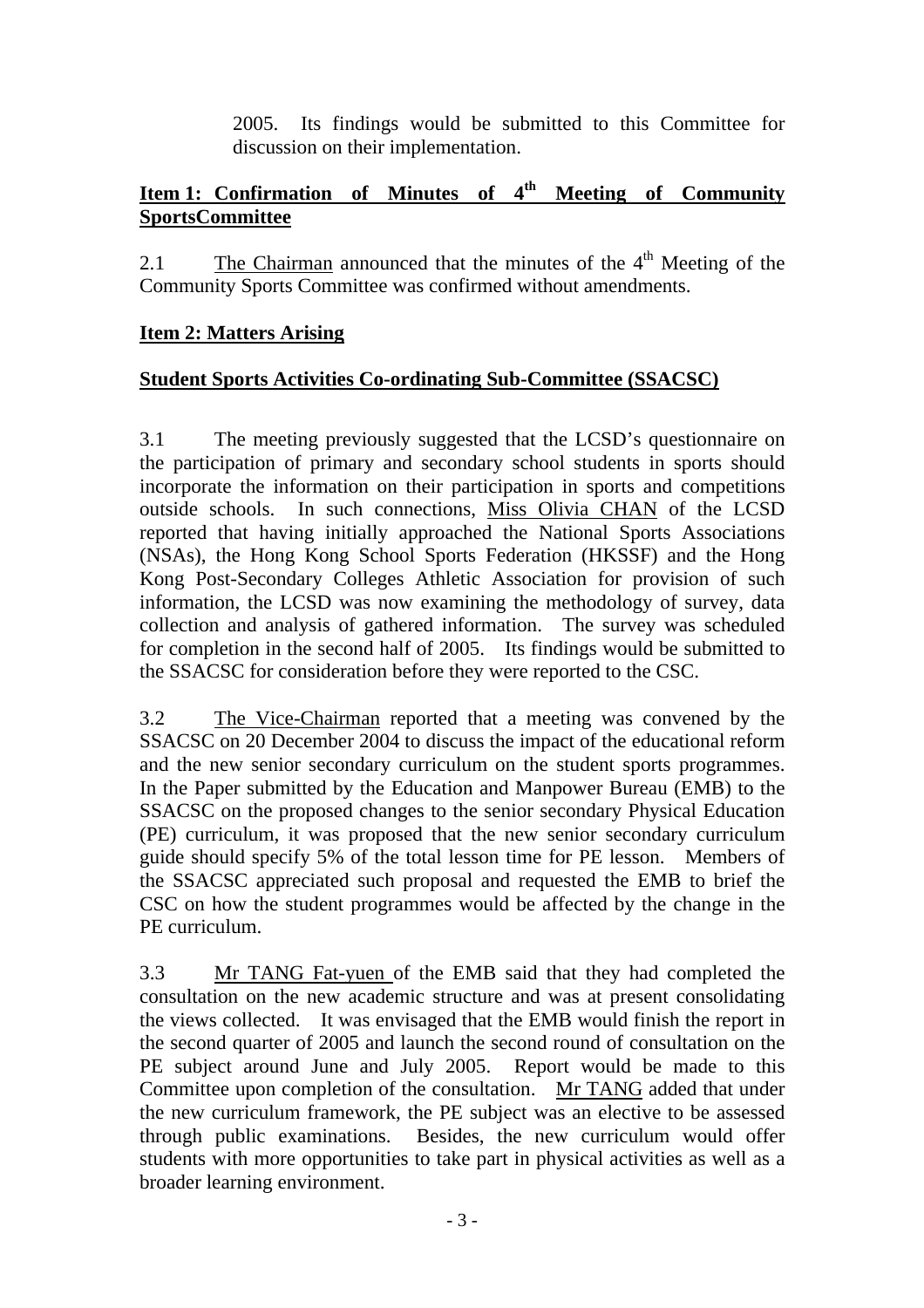## *Action: Education and Manpower Bureau*

3.4 Mr CHAN Kui-yin asked how the EMB would monitor all schools to ensure their compliance with the requirement that the PE lessons should take up 5% of the total lesson time as set out in the new senior secondary curriculum guide. He added that according to the media coverage, there was a suggestion to delete the unit of "Sports and Health" from the proposed curriculum for the Liberal Studies it involved too many units. He asked members to comment on it.

3.5 Mr TANG Fat-yuen of the EMB replied that some opined in the consultation that too many units were offered in the Liberal Studies. Based on such opinions, the integrated group on curriculum formed by the Hong Kong Examinations and Assessment Authority (HKEAA) and the Curriculum Development Council (CDC) was examining the need to delete some units. Concerning the non-compliance of the proposed requirement on PE lesson time, Mr TANG said that schools should provide an account with information on class allocation and the overall curriculum.

3.6 The Vice-Chairman suggested that the Committee forward submission to the EMB stating our position on the issues, i.e. the PE lessons should at least take up 5% of the total lesson time; and "Sports and Health" should form a unit in the curriculum for the Liberal Studies. The Chairman added that promoting sports-for-all should start with schools and in collaboration with all walks of life. He thus deemed it necessary to stress the importance of PE in the school curriculum.

# *Action: Community Sports Committee Secretariat*

3.7 Dr LEUNG Mee-lee concurred with the Vice-Chairman's suggestion. Regarding the column of career-oriented studies in the new senior secondary curriculum, she added that currently the Hong Kong Baptist University was the only institution to offer courses in sports coaching and administration.

## **Item 3: Proposed Arrangement on Allocation of Swimming Lanes and Weekly Cleansing Programme at Public Swimming Pools (Paper CSC 01/05)**

4.1 The Chairman invited Mr Richard WONG of the LCSD to brief members on the Paper CSC 01/05, and asked members to comment on the proposed arrangement on allocation of swimming lanes and weekly cleansing programme at public swimming pools

4.2 Mrs CHAN LO Yin-bing considered the LCSD's proposed arrangement on allocation of swimming lanes reasonable as it could enable full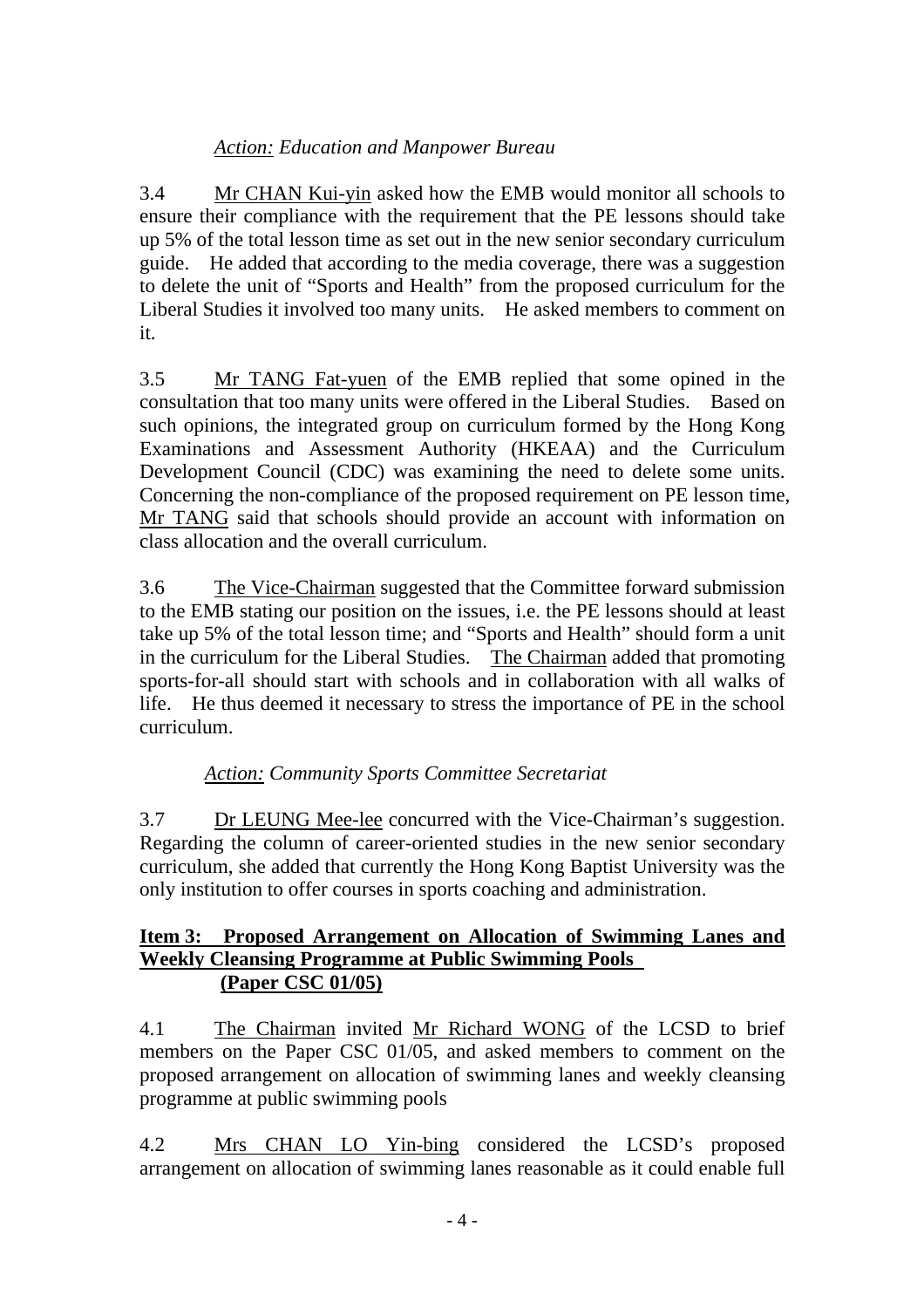use of swimming lanes by different users.

4.3 As to whether the number of swimming lanes for priority booking by schools from 4:00 p.m. to 6:00 p.m. should be confined to a half or less, Mr CHAN Kui-yin stated that, upon implementation of full-time education in the majority of primary schools, students were the main users of the pools from 4:00 p.m. to 6:00 p.m. He had reservation on the reduction of swimming lanes for priority booking by schools since it would be against the objective of encouraging students to take part in sports.

4.4 The Vice-Chairman added that about seven or eight years ago Mr LAU Chak-bun, the then Principal Inspector (Physical Education) allowed schools to reimburse the venue fees from the then Education Department/ the current EMB in order to encourage their use of sports venues managed by the then Urban Services Department/ the current LCSD during the off-peak hours from 8:00 a.m. to 4:00 p.m. However, there was a competition in booking by various groups during 4:00 p.m. to 6:00 p.m. He suggested the LCSD set up a working group consisting of representatives of the EMB, the NSAs, the District Sports Associations and the HKSSF, etc., to coordinate the needs of various parties.

4.5 Mrs Laura LING concurred with the Vice-Chairman's suggestion. She opined that the PE was an important subject and the parents also attached great importance to a multi-faceted training for their children. People using the swimming lanes during 4:00 p.m. to 6:00 p.m. were mainly students and members of sports associations. The working group should study how to balance the needs of various groups.

4.6 Ms CHAU Chuen-heung suggested collecting data on the use of swimming lanes by schools during 4:00 p.m. to 6:00 p.m. and that the LCSD should determine the swimming pools to be assigned for priority use by schools during the same period with reference to the actual situation.

4.7 Mr Alan SIU of the LCSD explained that the Paper only reflected the views of some NSAs on the use of swimming lanes. LCSD would balance the needs of all users for resource optimisation. He agreed that the issue should be studied carefully and he would liaise with relevant parties to follow up on the Vice-Chairman's suggestion.

# *Action: Leisure and Cultural Services Department*

4.8 As regards the weekly cleansing programme, the Chairman asked if the LCSD would simultaneously close all the swimming pools in the same district for cleansing. Mr Richard WONG of the LCSD replied that swimming pools in the same district would be closed in different periods so that when one pool was closed, the public could use another swimming pool in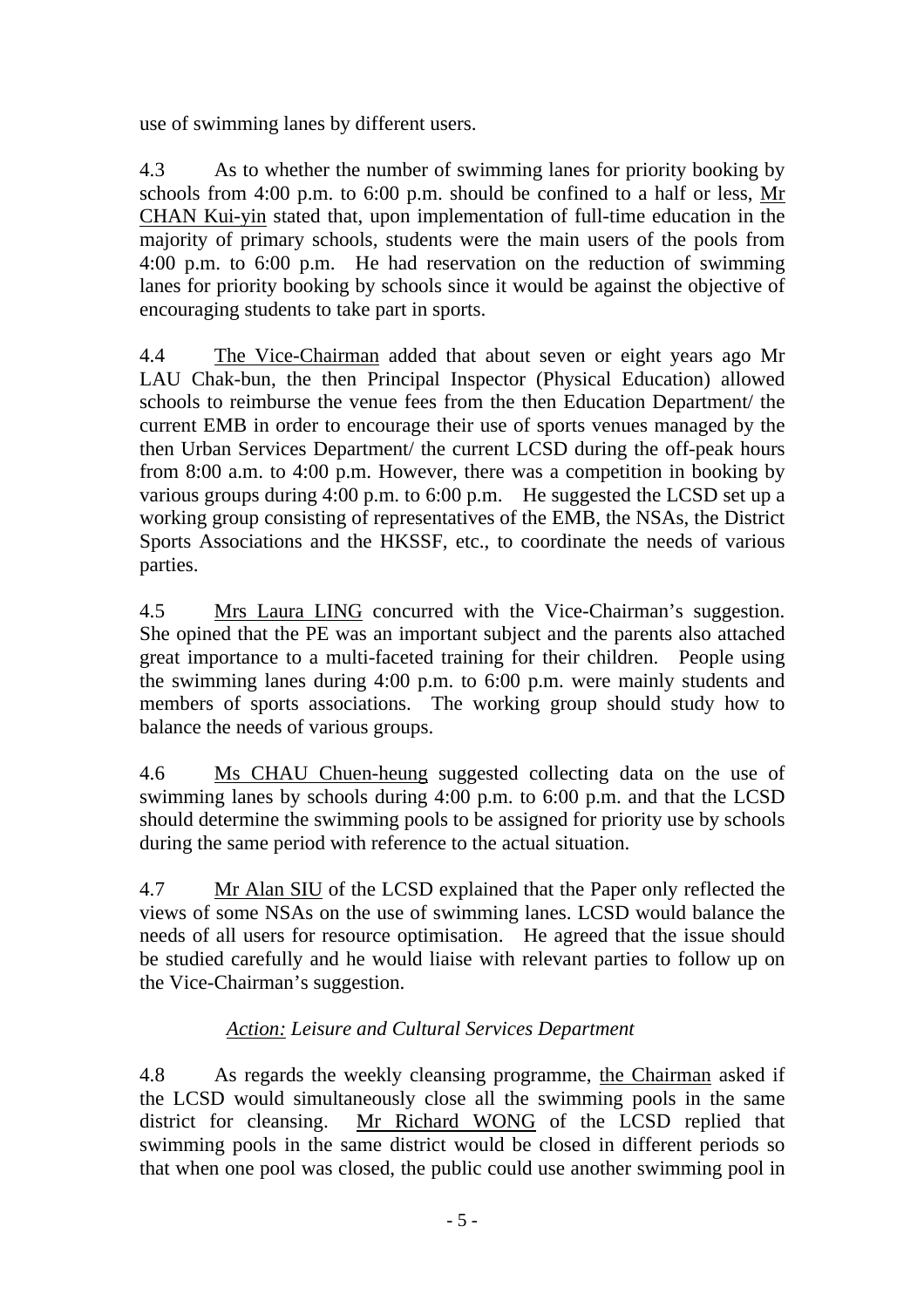the same district.

4.9 Ms Anissa WONG of the LCSD said that the Government formed a specialist group the previous year to study the ways to enhance the cleaning and hygiene standard of public swimming pools. Starting from April 2005, the LCSD would appeal to the public for jointly improving the hygiene standard of public swimming pools in the following ways:

- (a) swimmers should take thorough shower in the changing room and walk through the shower bath and the foot bath before entering the pool deck area. In addition, only those in appropriate and clean swimming suits with clean items would be allowed to enter the precinct of pool deck;
- (b) swimmers who wished to wear slippers in the pool deck area should put on the slippers provided by the LCSD before entering the pool deck area;
- (c) swimmers who wished to wear T-shirts should only bring along clean white T-shirts which would be put on top of their swimming suits in the changing room before they walk through the shower bath and the foot bath to enter the pool for swimming; and
- (d) the public who did not feel well, e.g. with symptoms of fever, diarrhoea, cold, flu, red eye syndrome or skin infection, should refrain from swimming and consult a doctor promptly.

She sought members' comment on the above measures.

4.10 Mr Francis CHAU inquired if the requirements were statutory and the swimming clubs would prohibit swimmers from wearing T-shirts and sun lotions. Ms Anissa WONG of the LCSD replied that the management staff of swimming pools would offer reasonable instructions and advice to swimmers, and the staff could forbid them to enter the pools if they failed to follow the reasonable advice with serious implications to public hygiene. Swimmers should wear white or light-coloured T-shirts if they needed to put them on top of their swimming suits. LCSD did not forbid swimmers to wear sun lotion for the time being. Mr Kenny CHOW pointed out the importance of public education on the awareness of hygiene. Out of consideration for hygienic safety, Mr SUEN Kai-cheong found it necessary for the LCSD to impose some reasonable restrictions.

4.11 In response to the queries of Messrs SUEN Kai-cheong and CHAN Kui-yin on the adequacy of the slippers provided by swimming pools and the cleansing methods for them, Mr Richard WONG of the LCSD said that it was estimated that about 15% of the swimmers would wear slippers and the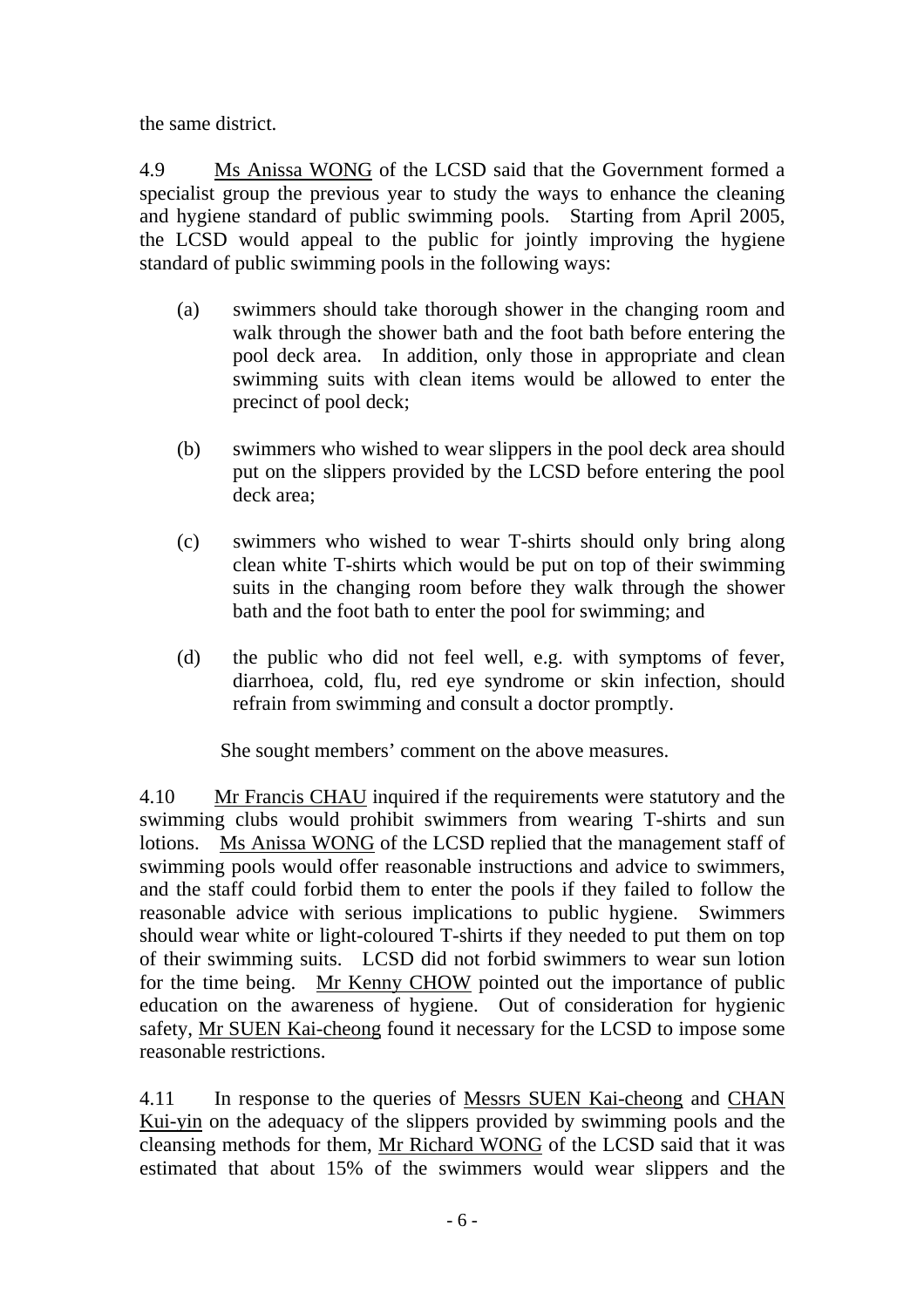department would prepare enough slippers coming in various sizes for them. The slippers would be cleansed and sterilised according to the instructions proposed by the Department of Health.

4.12 The meeting agreed on the weekly cleansing programme and the improvement measures to the hygiene of swimming pools mentioned in paragraph 4.9.

(Post-meeting note: in respect of paragraph 4.9(b) above, for better management, the LCSD would not provide slippers to swimmers. They should instead bring clean slippers themselves and put them on in the changing room. Then, they should thoroughly cleanse their slippers at a designated area, and wear them to pass through the shower bath and the foot bath before they enter the pool deck area.)

## **Item 4: Proposed Public Coaching Areas at Public Swimming Pools (Paper CSC 02/05)**

5.1 The Chairman invited Mr Richard WONG of the LCSD to present Paper CSC 02/05 and asked members to comment on the proposed public coaching areas at public swimming pools.

5.2 Mr Francis CHAU inquired if the proposal would be extended to all the swimming pools and if the width of the swimming lanes would be affected. Mr Richard WONG of the LCSD replied that the proposal would be extended to other public pools with similar management problems as appropriate. The Department would discuss in detail with the Hong Kong Amateur Swimming Association and adjust the width of the swimming lanes according to the size of individual pools.

5.3 Dr LEUNG Mee-lee inquired about the illustration for the Swimming Zones Trial Scheme in the Annex of the Paper, and suggested interchanging lanes 1, 2 and 3 (the public swimming area by the pool side) with lanes 4, 5 and 6 (group hiring area) to facilitate hiring groups' coaching for swimming trainees. Mr Richard WONG of the LCSD replied that the lanes would be allocated according to the environment of individual pools. He stressed the aim of the scheme at balancing the needs and interests of swimmers and swimming trainees.

5.4 The meeting finally agreed on the designation of "public coaching areas" at public swimming pools to enhance management of coaching/ training activities conducted at the pools.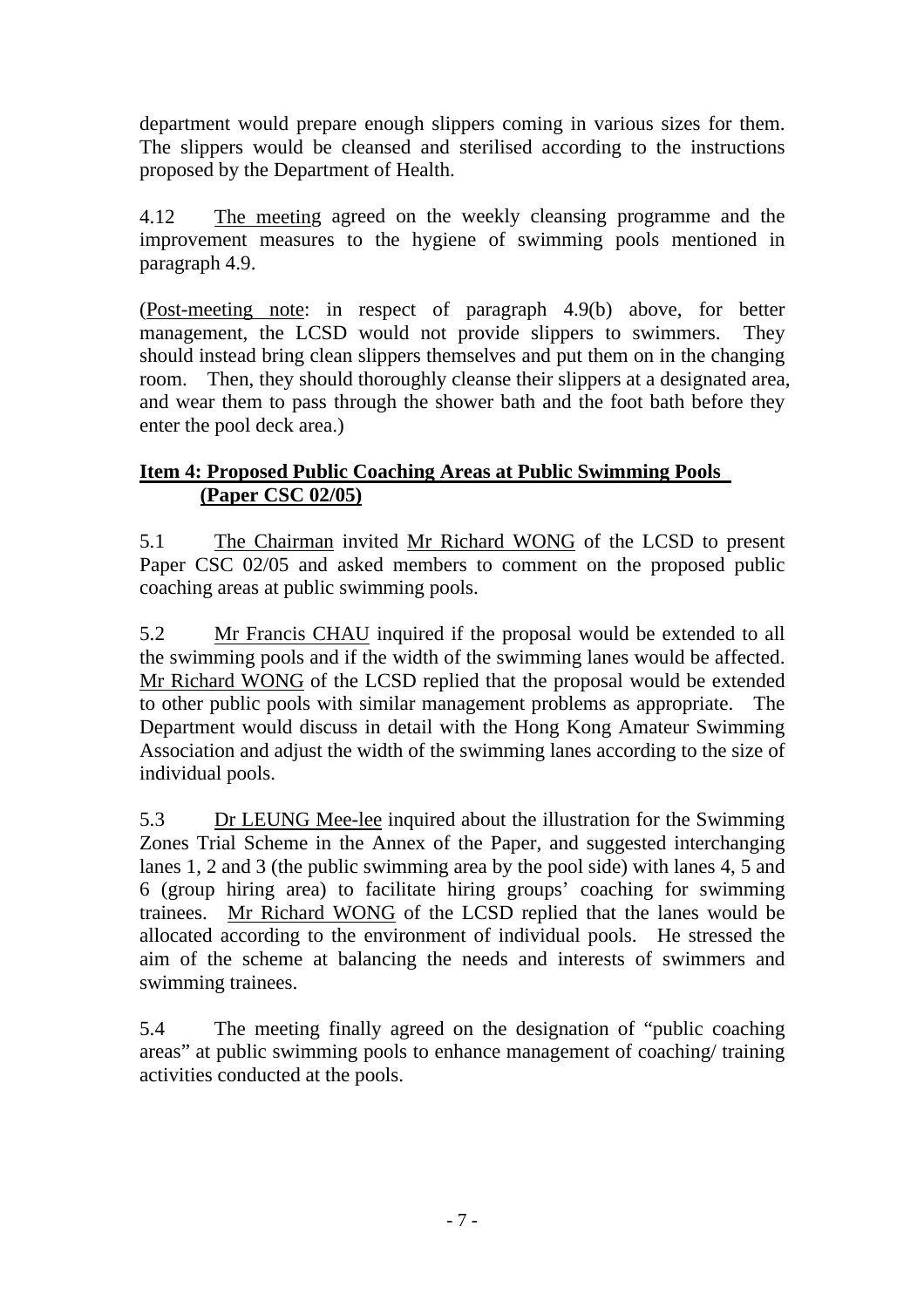## **Item 5: Proposal on the Fitness Test for the Community (Paper CSC 03/2005)**

6.1 The Chairman invited Ms CHOI Wing-kwan of the LCSD to present the Paper and asked members to comment on the proposal on the fitness test for the community.

6.2 In response to the inquiries of Dr LEUNG Mee-lee, Mr Francis CHAU, Ms Lolly CHIU and Mr Kenneth TSUI, the LCSD replied as follows:

- (a) The LCSD forwarded to a commissioned professional agent the sampling methodology and programme of a similar test conducted by State Sports General Administration of China (SSGA) for reference to design the test. Potential participants in the test would be selected by sampling; and those selected could decide if they would take the test. In addition, LCSD would request the professional agent conducting the test to provide sufficient safety precautions for the safety of participants;
- (b) a proposed Advisory Panel would advise the LCSD on the implementation and publicity of the fitness test. The LCSD would monitor the test conducted by the professional agent. The agent would only release overall data, but not personal particulars and fitness data of individual participants;
- (c) the data collected could reflect the fitness state of Hong Kong people. Based on the data, the Government can keep track of the relationship between their physical exercise pattern and physical fitness for identification of areas for improvement, setting priority and formulation of measures to enhance the fitness of the public; and
- (d) SSGA's test was conducted once every five years to shed light on improvement of national physical fitness. The proposed test would be an unprecedented test on the fitness of the community in Hong Kong. After collecting the data and consulting the Advisory Panel, long-term objectives would be set. Similar tests might be conducted in future when necessary.

6.3 Ms Lolly CHIU suggested that the "Adults" group aged 23 to 59 in the Annex should be further broken down. She opined that the scope of the current proposal was too extensive to fully reflect the characteristics of individual age groups. LCSD agreed to follow up on her suggestion.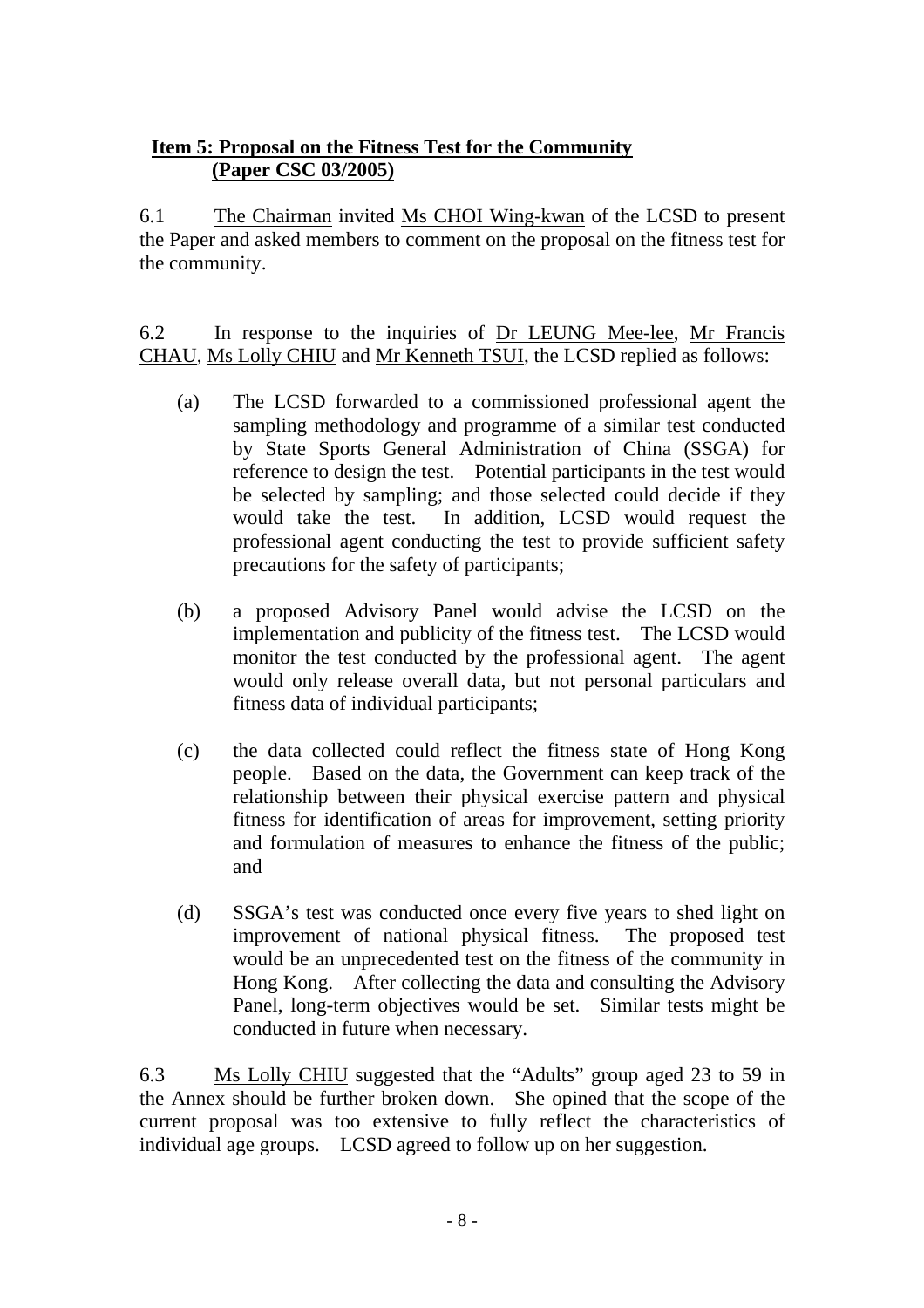## *Action: Leisure and Cultural Services Department*

6.4 Dr LEUNG Mee-lee noted that the project might not be conducive to the promotion of individual sports due to the small size of the sampling, though it might help identify the relation between exercise pattern and physical fitness, and the difference of such a relation among the 18 Districts. Miss Olivia CHAN of the LCSD replied that having consulted the statistician of LCSD, it was considered that the proposed sampling size would be enough to provide representative information for future follow-ups.

6.5 Mr Kenneth TSUI said that the result of the test would help individual departments formulate measures to tie in with community sports strategies and facilitate the development of public health policies. However, such test should be conducted on a regular and continuous basis so as to identify and assess the long-term effects of relevant measures on the enhancement of physical fitness of the general public.

6.6 The Chairman said that members' opinions would be compiled by the Secretariat and forwarded to the LCSD for consideration and follow up. The meeting agreed that an Advisory Panel should be set up under CSC to advise the LCSD on the implementation and publicity of the project. The Chairman added that LCSD would provide secretariat support to the Advisory Panel, which together with the LCSD, would periodically report progress of the fitness test to the CSC. Since the present meeting was the last of the current CSC, the meeting suggested putting off the nomination to the Advisory Panel until commencement of the next term of the CSC.

*Action: Community Sports Committee Secretariat* 

# **Item 6: 25 Municipal Projects Proposed for Priority Treatment in the 2005 Policy Address**

### **(Paper CSC 04/05)**

7.1 The Chairman invited Ms Karen YUEN CHAU of the LCSD to present the Paper and asked the members to comment on 25 municipal projects proposed for priority treatment.

7.2 Ms CHAU Chuen-heung observed that the tentative date of completion for projects proposed for priority treatment (particularly those in the new towns) as set out in the Annex failed to meet the public expectation. Mr LEUNG Che-cheung asked the LCSD if the works could be expedited. He suggested that adequate manpower and resources be provided for management of those projects in future.

7.3 Ms Anissa WONG of the LCSD explained that all projects were subject to full consultation and funding approval. Currently, the projects